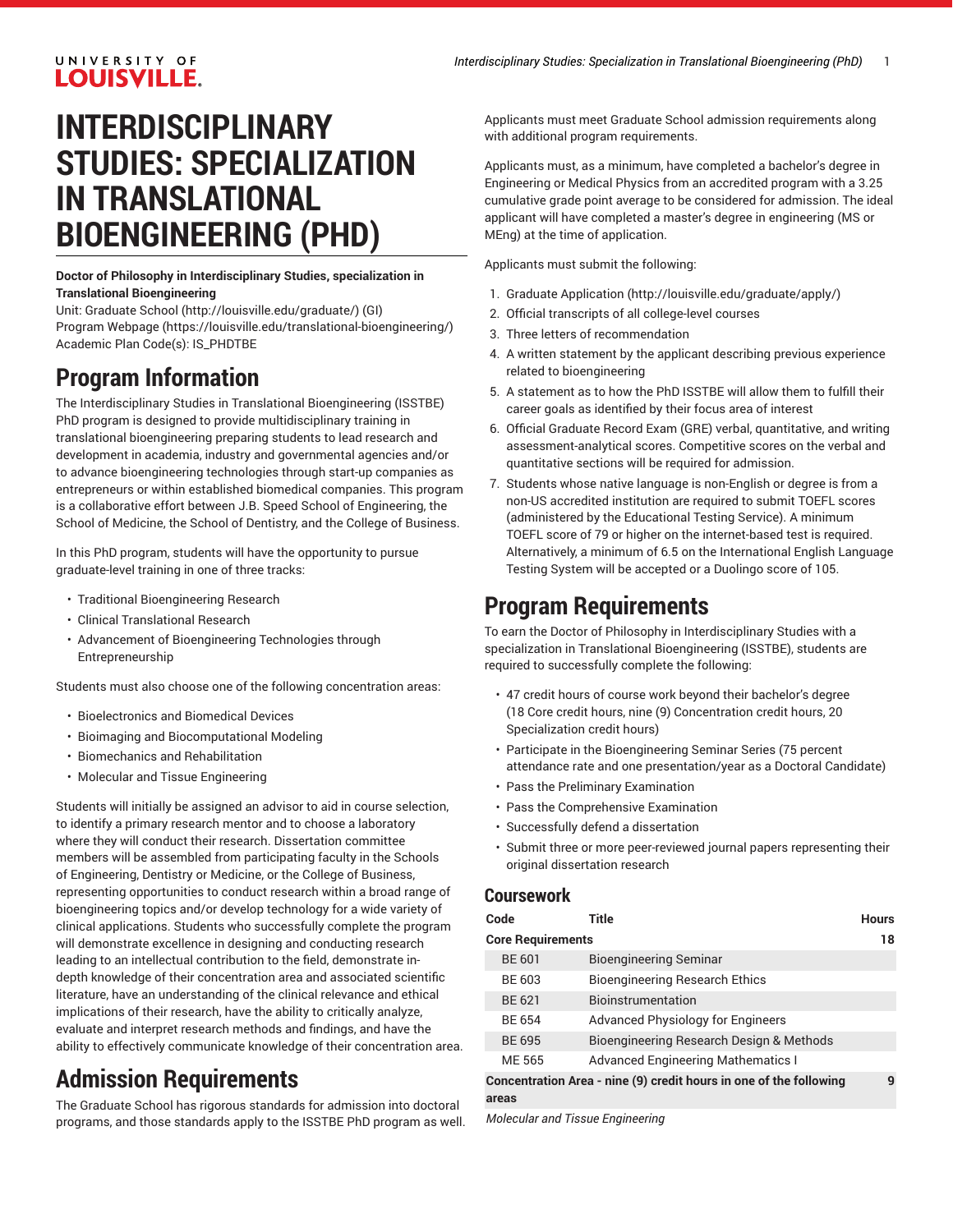## UNIVERSITY OF LOUISVILLE.

|                                                 | <b>Minimum Total Hours</b>             |                                                                      | 47 |  |
|-------------------------------------------------|----------------------------------------|----------------------------------------------------------------------|----|--|
|                                                 |                                        | <b>Specialization Area Elective Coursework (see below)</b>           | 20 |  |
|                                                 |                                        | Transfer                                                             |    |  |
|                                                 | ME 638                                 | Computational Methods in Fluid Flow and Heat                         |    |  |
|                                                 | ME 652                                 | <b>Advanced Human Biodynamics</b>                                    |    |  |
|                                                 | ME 650                                 | <b>Biofluid Mechanics</b>                                            |    |  |
|                                                 |                                        | Technology                                                           |    |  |
|                                                 | BE 639<br><b>BE 658</b>                | Injury Biomechanics<br>Rehabilitation Engineering and Assistive      |    |  |
|                                                 | BE 611                                 | Cardiovascular Dynamics                                              |    |  |
|                                                 | ME 651                                 | Kinematics and Kinetics of Human Movement                            |    |  |
|                                                 |                                        | of Human Movement                                                    |    |  |
|                                                 | <b>BE 630</b>                          | <b>Biomechanical Computer Modeling and Simulation</b>                |    |  |
|                                                 | <b>Biomechanics and Rehabilitation</b> |                                                                      |    |  |
|                                                 | <b>ME 647</b>                          | <b>Advanced Design Methods</b>                                       |    |  |
|                                                 | ME 640                                 | Optimum Design Methods                                               |    |  |
|                                                 | <b>ECE 543</b>                         | <b>Fundamentals of Microfabrication and MEMS</b>                     |    |  |
|                                                 | BE 683                                 | <b>Artificial Organs</b>                                             |    |  |
|                                                 | <b>BE 650</b>                          | <b>Advanced Biomaterials</b>                                         |    |  |
|                                                 | BF 611                                 | Cardiovascular Dynamics                                              |    |  |
|                                                 | <b>BE 581</b>                          | Advanced Computer-Aided Design and<br>Manufacturing for Bioengineers |    |  |
|                                                 | <b>BF 524</b>                          | LabVIEW for Bioengineers                                             |    |  |
|                                                 |                                        | <b>Bioelectrical and Biomedical Devices</b>                          |    |  |
|                                                 | <b>CSE 627</b>                         | Digital Image Processing                                             |    |  |
|                                                 | CSE 622                                | Simulation and Modeling of Discrete Systems                          |    |  |
|                                                 |                                        | <b>Computational Methods for Medical Image</b><br>Analysis           |    |  |
|                                                 | <b>BE 640</b>                          | Modeling of Biological Phenomena                                     |    |  |
|                                                 | <b>BE 540</b><br><b>BE 685</b>         | Machine Learning in Medicine                                         |    |  |
|                                                 | <b>BE 542</b>                          | <b>Medical Image Computing</b>                                       |    |  |
| <b>Bioimaging and Biocomputational Modeling</b> |                                        |                                                                      |    |  |
|                                                 | <b>BIOC 680</b>                        | <b>Biomolecular Interactions</b>                                     |    |  |
|                                                 | <b>BIOC 668</b>                        | Molecular Biology                                                    |    |  |
|                                                 | <b>BIOC 611</b>                        | Techniques in Biomolecular Interactions                              |    |  |
|                                                 | <b>BE 650</b>                          | <b>Advanced Biomaterials</b>                                         |    |  |
|                                                 |                                        | Laboratory                                                           |    |  |
|                                                 | <b>BE 605</b>                          | Tissue and Molecular Biology Techniques                              |    |  |
|                                                 | <b>BE 552</b>                          | Introduction to Tissue Engineering                                   |    |  |
|                                                 |                                        | and Methodology of Nanobiomaterials in<br>Bioengineering             |    |  |
|                                                 | <b>BF 553</b>                          | Nanoscale Bioengineering: Application                                |    |  |

## **Specialization Area Guided Electives**

Courses in Specialization must be unique from those taken to fulfill the Concentration Requirement, and must follow either Track A, B or C below. Students must work with their advisor to establish a Plan of Study for Specialization Courses. All Specialization courses must be approved by the student's advisor prior to registration.

#### **Track A**

Traditional Bioengineering Research PhD: 18 credit hours from those listed below with a minimum of six (6) credit hours in engineering courses + Teaching Practicum (two (2) credit hours)

Clinical-Translation Research PhD: 12 credit hours from list below designated as BIOC, ASNB, PSYC, BIOL, MBIO, OBIO, OBIO or EXP; remaining six (6) credit hours from BE, CECS, ECE, IE, or ME + Clinical Practicum (two (2) credit hours).

#### **Track C**

Advancing Bioengineering Technologies through Entrepreneurship PhD: 12 credit hours from list below designated as ENTR or IMBA; remaining six (6) credit hours from BE, CECS, ECE, IE, ME + Teaching Practicum (two (2) credit hours).

| Code                    | <b>Title</b>                                                                                      | <b>Hours</b>   |
|-------------------------|---------------------------------------------------------------------------------------------------|----------------|
| <b>Guided Electives</b> |                                                                                                   | 20             |
| <b>ASNB 602</b>         | <b>Fundamentals of Neuroscience</b>                                                               | $\overline{4}$ |
| <b>ASNB 614</b>         | Molecular Neuroscience                                                                            | 4              |
| <b>ASNB 617</b>         | Seminar on Developmental Neurobiology                                                             | 3              |
| <b>ASNB 671</b>         | General and Oral Histology                                                                        | 5              |
| <b>BE 522</b>           | <b>Biomedical Acoustics</b>                                                                       | 3              |
| <b>BE 524</b>           | LabVIEW for Bioengineers                                                                          | 3              |
| <b>BE 540</b>           | Machine Learning in Medicine                                                                      | 3              |
| <b>BE 542</b>           | Medical Image Computing                                                                           | 3              |
| <b>BE 552</b>           | Introduction to Tissue Engineering                                                                | 3              |
| <b>BE 553</b>           | Nanoscale Bioengineering: Application<br>and Methodology of Nanobiomaterials in<br>Bioengineering | 3              |
| <b>BE 581</b>           | Advanced Computer-Aided Design and<br>Manufacturing for Bioengineers                              | 3              |
| <b>BE 600</b>           | Advanced Topics in Bioengineering                                                                 | 1-6            |
| <b>BE 605</b>           | Tissue and Molecular Biology Techniques<br>Laboratory                                             | 3              |
| BE 611                  | Cardiovascular Dynamics                                                                           | 3              |
| <b>BE 630</b>           | <b>Biomechanical Computer Modeling and Simulation</b><br>of Human Movement                        | 3              |
| BE 639                  | <b>Injury Biomechanics</b>                                                                        | 3              |
| <b>BE 640</b>           | <b>Computational Methods for Medical Image</b><br>Analysis                                        | 3              |
| <b>BE 650</b>           | Advanced Biomaterials                                                                             | 3              |
| <b>BE 658</b>           | Rehabilitation Engineering and Assistive<br>Technology                                            | 3              |
| BE 683                  | <b>Artificial Organs</b>                                                                          | 3              |
| <b>BE 692</b>           | <b>Bioengineering Clinical Rotation</b>                                                           | $\overline{2}$ |
| BE 693                  | Independent Study in Bioengineering                                                               | 1-6            |
| <b>BIOC 611</b>         | Techniques in Biomolecular Interactions                                                           | 4              |
| <b>BIOC 645</b>         | <b>Advanced Biochemistry I</b>                                                                    | 4              |
| <b>BIOC 668</b>         | Molecular Biology                                                                                 | 4              |
| <b>BIOC 680</b>         | <b>Biomolecular Interactions</b>                                                                  | $\overline{2}$ |
| <b>CSE 535</b>          | Database Systems                                                                                  | 3              |
| <b>CSE 545</b>          | Artificial Intelligence                                                                           | 3              |
| <b>CSE 619</b>          | Design and Analysis of Computer Algorithms                                                        | 3              |
| <b>CSE 622</b>          | Simulation and Modeling of Discrete Systems                                                       | 3              |
| <b>CSE 627</b>          | <b>Digital Image Processing</b>                                                                   | 3              |
| <b>CSE 628</b>          | <b>Computer Graphics</b>                                                                          | 3              |
| <b>CSE 632</b>          | Data Mining                                                                                       | 3              |
| <b>CSE 633</b>          | <b>Computer Vision</b>                                                                            | 3              |
| <b>CSE 635</b>          | Data Mining with Linear Models                                                                    | 3              |